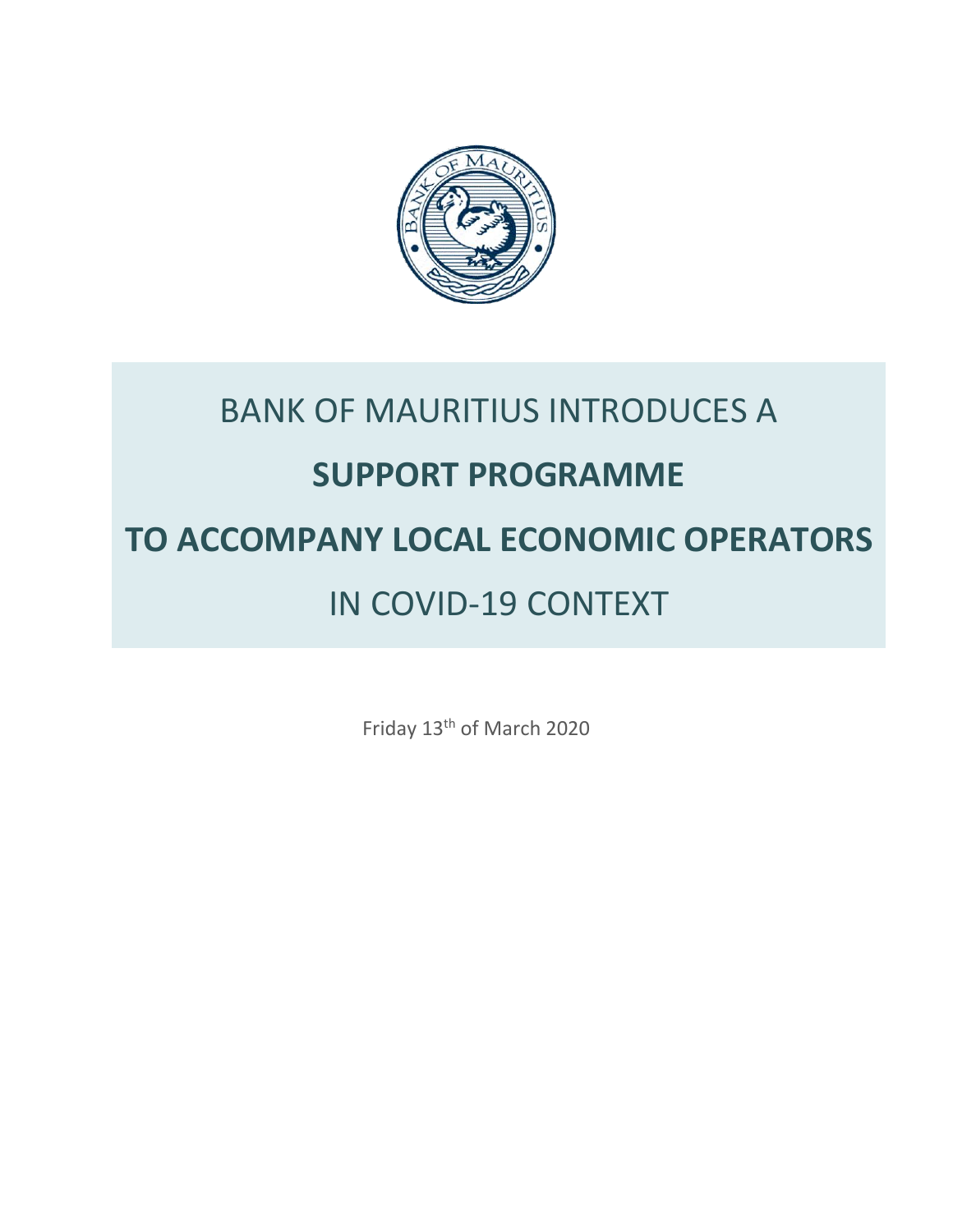The Bank of Mauritius has, as primary mandate, to maintain price stability and to promote the orderly and balanced economic development in the Republic of Mauritius. The Bank is responsible for the formulation and execution of monetary policy as determined by the Monetary Policy Committee, chaired by the Governor. It is also mandated to ensure the stability and soundness of the financial system as well as the regulation of credit and currency in the best interests of the Republic of Mauritius.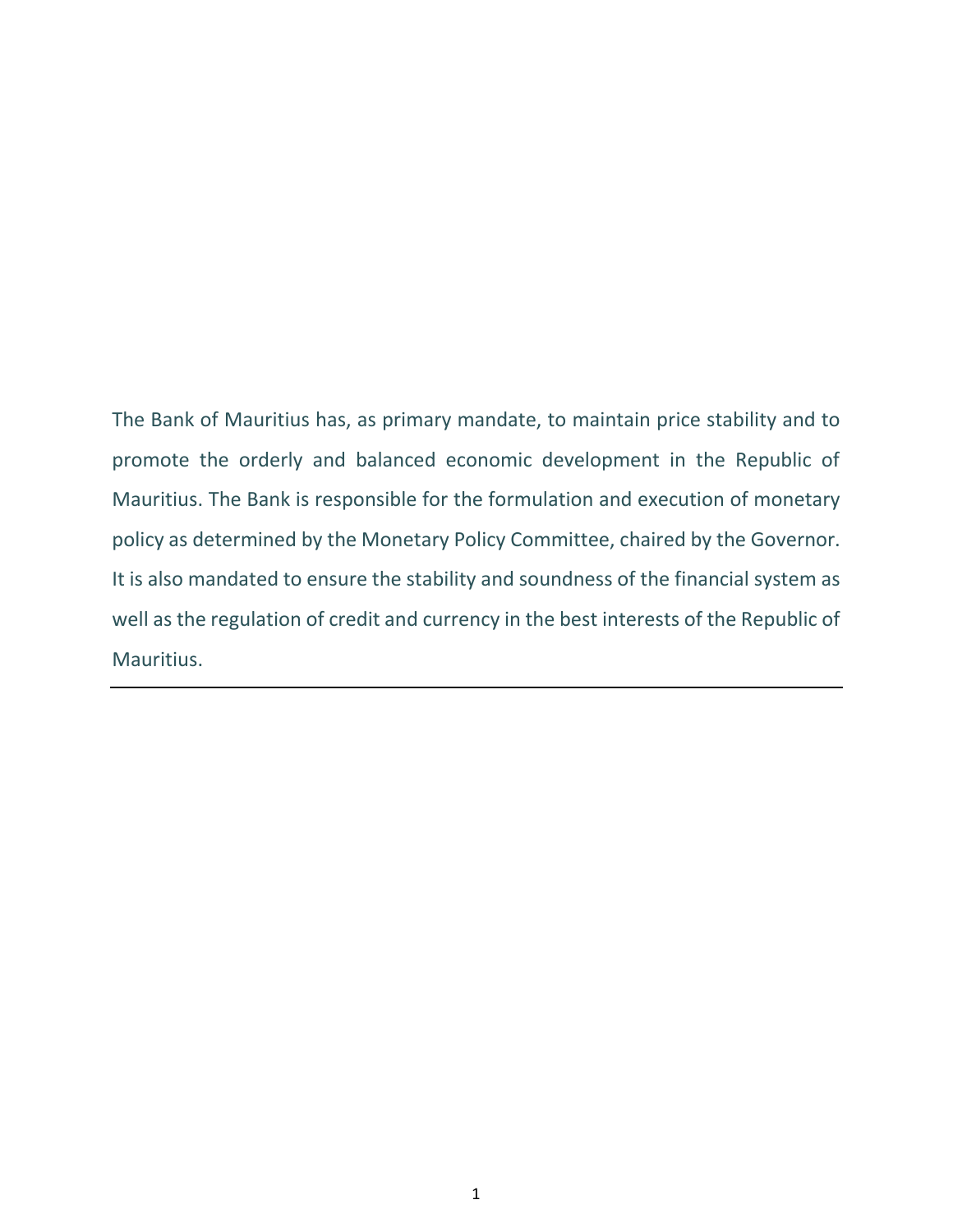Since the outbreak of COVID-19, the Bank of Mauritius has been closely monitoring its plausible economic impact on the banking sector and the Mauritian economy.

A constant dialogue has been established with the Mauritius Bankers Association and all stakeholders with a view to discuss and assess the situation caused by what has now evolved into a pandemic. The focus, at this crucial stage, is preeminently on how the Bank of Mauritius can help economic operators safeguard jobs, alleviate cash-flow problems and ensure business continuity.

On Tuesday 10<sup>th</sup> of March 2020, the Monetary Policy Committee of the Bank of Mauritius reduced the Key Repo Rate (KRR) by 50 basis points to 2.85 per cent per annum. The decision for such an accommodative monetary policy was mainly prompted by the will to bolster domestic economic activity.

**TO FURTHER ASSIST MAURITIAN BUSINESSES ACROSS ALL ECONOMIC SECTORS, THE BANK OF MAURITIUS IS INTRODUCING TODAY A SUPPORT PROGRAMME CONTAINING FIVE KEY MEASURES.**

**SPECIAL RELIEF AMOUNT OF RS 5 BILLION**

- **The Bank of Mauritius is introducing a Special Relief Amount of Rs 5.0 Billion through commercial banks to meet cash flow and working capital requirements of economic operators which are being directly impacted by COVID-19.**
- **This Special Relief Amount will be made available, through commercial banks, from the 23rd of March 2020 up to the 31st of July 2020, to all sectors of activities impacted by COVID-19, including SMEs.**
- **Disbursements will be effected through commercial banks and the Bank of Mauritius is capping interest on these advances to impacted economic operators at the fixed rate of 2.5 per cent per annum.**
- **There will be a moratorium of six months on capital and interest repayments, with the loan repayment period being two years.**
- **Impacted operators are invited to contact their respective commercial banks.**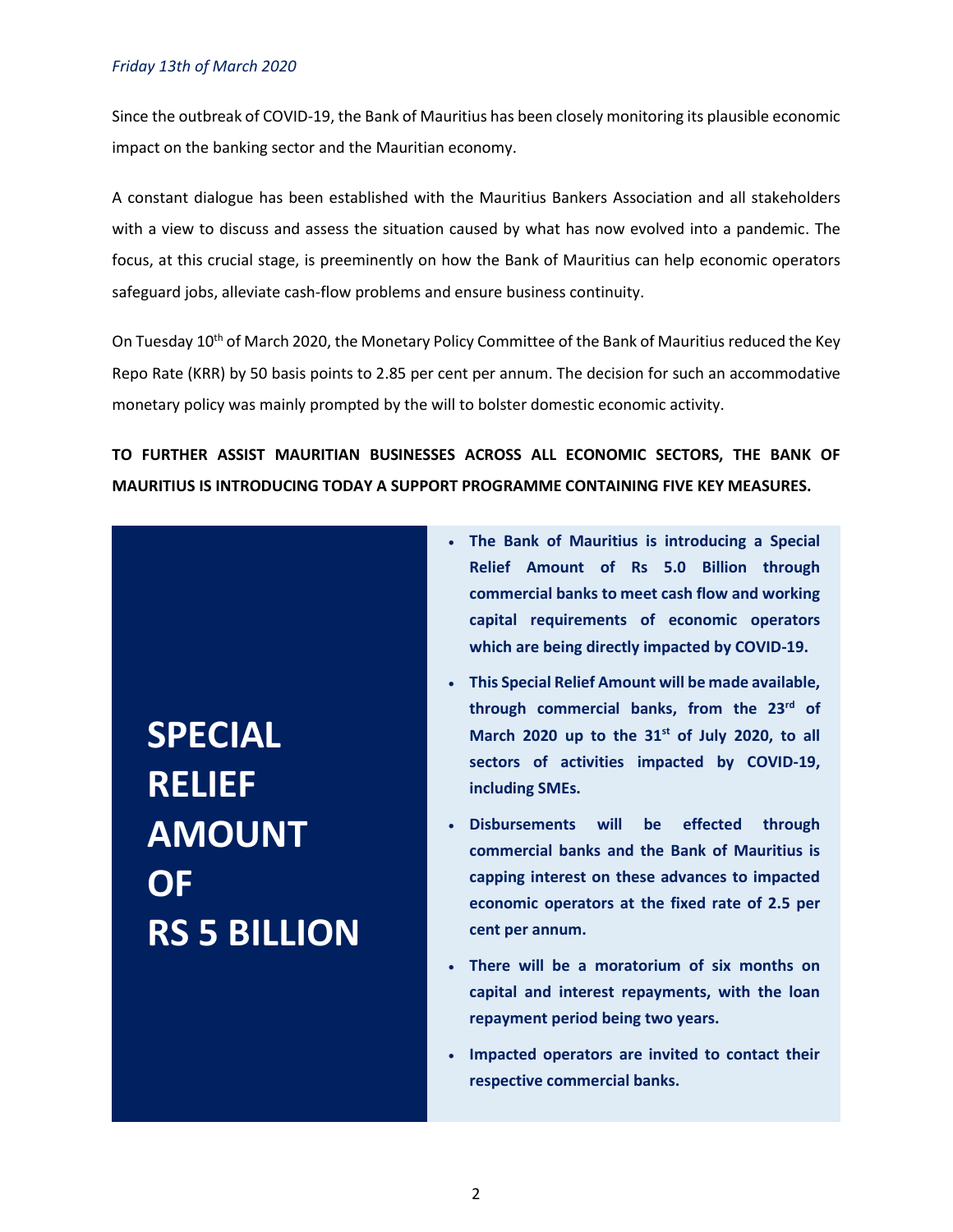## **REDUCTION OF CASH RESERVE RATIO**

- **The Bank of Mauritius is reducing with immediate effect, until further notice, the Cash Reserve Ratio applicable to commercial banks from 9 per cent to 8 per cent.**
- **This reduction is a key measure that aims at supporting banks to further assist businesses which are being directly impacted by COVID-19.**
- **The amount released through this cut will be held in a special account at the Bank of Mauritius and will allow commercial banks to use these particular balances for any facility to be granted to any impacted economic operator.**

**MORATORIUM ON CAPITAL REPAYMENT FOR LOANS**

 **Commercial banks will provide a moratorium of 6 months on capital repayment for existing loans for economic operators that are being affected by COVID-19.**

# **EASING OF BANKING GUIDELINES**

- **The Bank of Mauritius has put on hold the Guideline on Credit Impairment Measurement and Income Recognition, which was effective since January 2020.**
- **This decision has been taken to allow commercial banks to continue supporting enterprises facing cash flow and working capital difficulties in the context of COVID-19.**